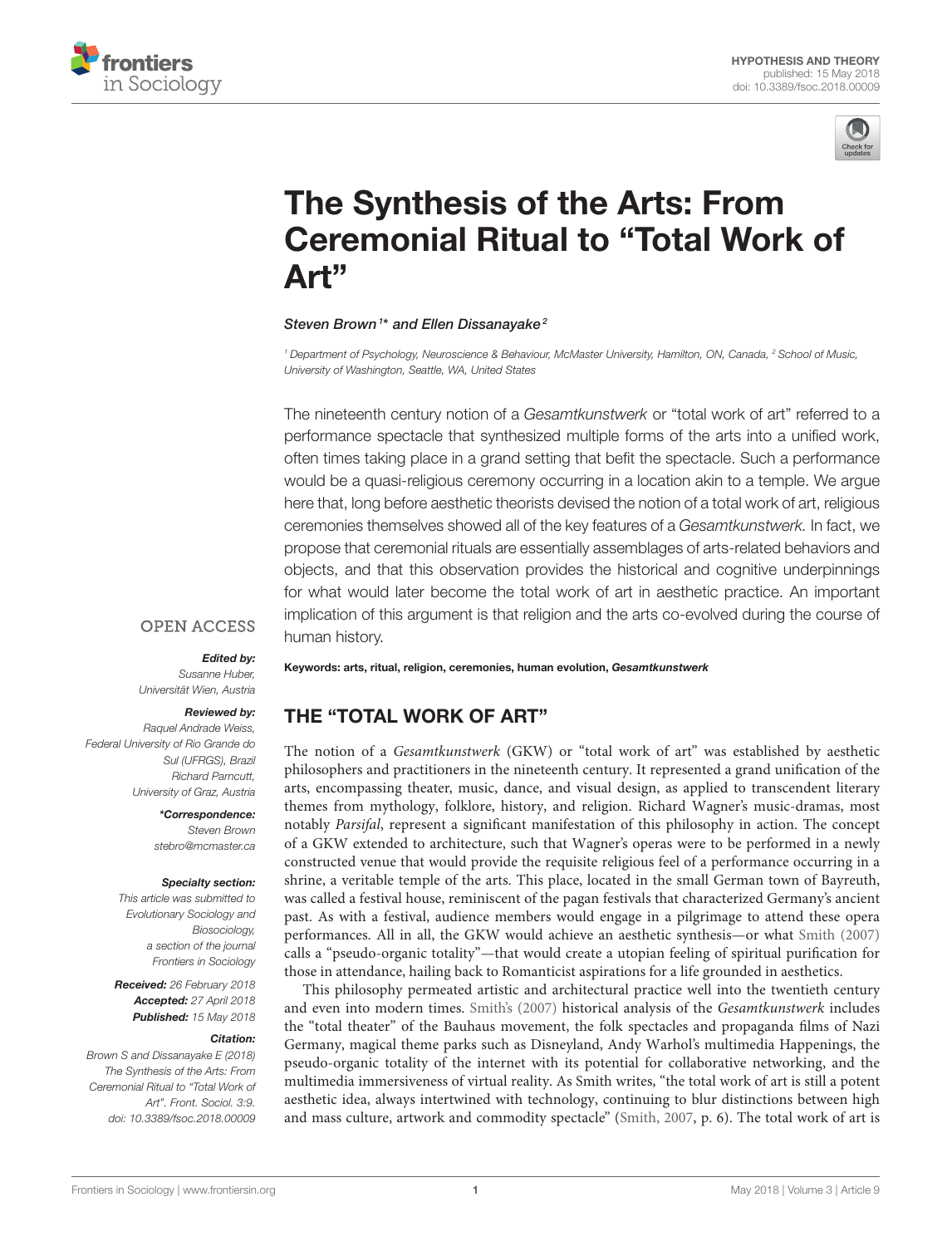not merely a synthesis of artistic media per se, but is often times a form of mass spectacle that engenders total immersion, social collectivity, and even spiritual redemption by those who experience it.

We will argue in this paper that, long before European aesthetic theorists had devised the notion of a GKW, ceremonial rituals in indigenous cultures had for millennia been syntheses of the arts on a similar scale and of a similar scope to GKW's. This has been well-described from the perspective of the anthropology of the arts [\(Durkheim, 1912/1995;](#page-9-1) [Turner, 1966;](#page-9-2) [Schechner, 1974,](#page-9-3) [1985;](#page-9-4) [Tambiah, 1979;](#page-9-5) [Dissanayake, 1988,](#page-9-6) [2017;](#page-9-7) [Rappaport, 1999\)](#page-9-8). Our primary thesis here is that the GKW concept has deep evolutionarily-predisposed and anthropological roots, and that the ethnographic "ceremony-as-Gesamtkunstwerk" is the ancient precursor of the more recent practice of "Gesamtkunstwerkas-ceremony." Our second thesis focuses on religious practice itself, and argues that ceremonial rituals across cultures can be accurately and productively described as collections of arts behaviors and objects. If one performed a thought experiment and eliminated, one by one, each art behavior or object from any particular ceremonial ritual, there would be little that would remain. From this notion, we propose that religious practice and the arts co-evolved, to the point that one system could not have emerged in human societies without the other. We justify this by arguing that the arts function to provide an emotionally-felt and transcendent means of establishing contact with supernatural beings during communal ceremonial rituals.

Before discussing these issues, we first explore an important cognitive question: how do the arts combine? In other words, if someone had the intention of creating a total work of art, how would they go about doing it? For this, we need to think about the nature of the arts and how artforms can combine with one another. We will first discuss how to construct a GKW, and then look for historical precedents of the GKW in ceremonial rituals.

# HOW THE ARTS COMBINE: A FRAMEWORK FOR SYNTHESIZING THE ARTS

In order to think about how to create a synthesis of the arts, we need to consider what the arts are and how they can be synthesized. For the purposes of this article, we conceive of the arts in terms of the standard conception of "branches" found in the humanities, with the four major branches being music, dance, theater<sup>[1](#page-1-0)</sup> (and film, but also including oral forms of storytelling and poetry), and the visual arts, as shown by the tetrad in **[Figure 1](#page-1-1)**. (We ignore arts related to the chemical senses,



<span id="page-1-1"></span>such as perfumery and gastronomy). We next divide the tetrad into two opposing triangles based on cognitive and behavioral considerations. The top triangle comprises the "performing arts," and therefore excludes the visual arts as static objects, such as paintings and sculptures. The bottom triangle comprises what we refer to as the "representational arts," since they can be used in a narrative fashion to referentially convey information about objects, people, and events. Music is excluded from this grouping since it is generally unable to convey information referentially in the way that a sentence or picture easily can. It is not critical for this scheme that all forms of dance or visual art be representational. What is important is that these artforms have the potential to be representational and that this is a critical feature that distinguishes them from music. Note that, in the double-triangle representation, theater/film and dance sit in both categories.

As indicated inside the top triangle in **[Figure 1](#page-1-1)**, the three performing arts are all based on the domain-specific generation of phrases. These phrases include verbal utterances for theater/film (and sentences in written literature), melodies for music, and dance sequences for dance. In all cases, phrase formation is guided by what theorists in each domain refer to as a grammar or syntax. The notion of musical syntax is quite prominent in the field of music psychology [\(Patel,](#page-9-10) [2008\)](#page-9-10), while that of dance syntax is present, though less prominent, in the analysis of dance [\(Kimmel and Preuschl,](#page-9-11) [2016\)](#page-9-11). Next, it is noted inside the bottom triangle that the three representational artforms embody, respectively, the three principal modalities of representation in human cognition, namely spoken language, gesture, and image making. In other words, each of the representational arts is specifically dedicated to conveying narrative via one of the three modalities of narrative representation in human cognition, highlighting the strong linkage between the arts and cognition. This creates three

<span id="page-1-0"></span><sup>1</sup>We are using the term "theater" here to signify narrative artforms that are expressed through either acting or storytelling. While acting is always performative, storytelling can be done in either a performative manner (oral forms of storytelling and poetry) or, in literate societies, in a written—hence nonperformative—manner. This creates a complication for our scheme. Technically speaking, written literature belongs together with the visual arts, since written text is a type of two-dimensional image [\(Elkins, 1999\)](#page-9-9). While we acknowledge this complication in classifying written forms of narrative in our scheme, we will not deal any further with this issue in the current article.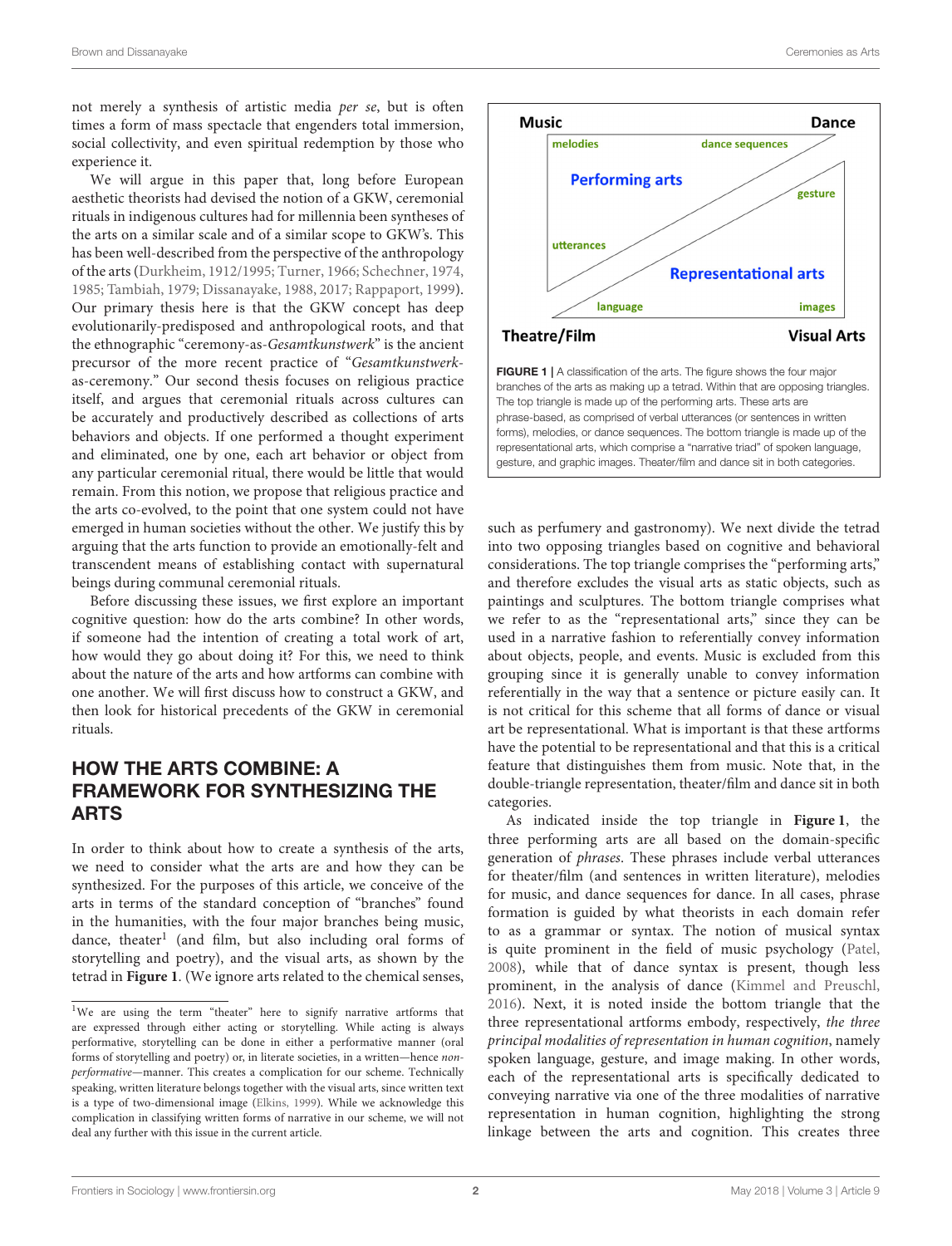parallel channels for the conveyance of narrative ideas via spoken language, gesture, and graphic images, respectively, something we can think of as a "narrative triad" [\(Yuan et al., in press\)](#page-10-0). In addition, language itself can be conveyed multimodally through speech (theater and storytelling), writing (literature), and gesture (sign language, pantomime, emblematic gestures). As we describe below in the section "Ceremonial Rituals as Total Works of Art," the experience of these artforms, both individually and through their combinations, engenders strong emotional effects on producers and perceivers, resulting in a process of group emotional expression during both religious and secular contexts [\(von Scheve and Salmella, 2014\)](#page-9-12).

How do the arts combine to create syntheses? **[Figure 2](#page-3-0)** starts with the same double-triangle representation as **[Figure 1](#page-1-1)**, but now includes additional information related to how the arts are able to combine to create synthetic forms. The four branches of the arts have the potential for six binary interactions, each of which we now describe.

### Music/Theater Interaction

There are at least five major manners by which music can combine with language and theatrical narratives. The first is a direct coupling between musical pitches and spoken syllables via the singing of words. Compositionally, this can be achieved by either adding text to an existing melody or by setting an existing text to music, the latter process referred to as text setting. Note that the text can resemble standard speech (akin to a play) or can be much closer to poetic text, as in many art songs. In addition, the singing of words can occur in wholly sung works like opera, or it can occur in alternation with spoken segments, as in musical theater, vaudeville, opéra comique, and Singspiel. Second, music videos contain the singing of words, but couple that to visual narratives, in almost all cases occurring in the absence of speech or dialogue. Third, in much cinema—but in very little theater—background music (so-called underscore) is played during the dialogue and action of the film. This is a much looser type of music/narrative coupling than that between pitch and syllable during singing. Fourth, in the case of incidental music, music is performed between the scenes of a play, with wellknown examples being Mendelssohn's music for Shakespeare's A Midsummer Night's Dream and Grieg's music for Ibsen's Peer Gynt. Finally, "program music" refers to instrumental musical works composed in such a manner as to map onto the plot line of literary or theatrical works, as is seen in Dvorak's Noonday Witch or Tchaikovsky's Romeo and Juliet overture.

# Dance/Music Interaction

Dance is universally performed to music, including rhythmicbased percussion music; the only real exceptions are some forms of modernist dance in Western cultures that have no musical accompaniment. The dance/music interaction can occur in three major manners. First, dance can be performed so as to conform to the meter of the music being played, as in a waltz or tango. Hence, the dance will be choreographed such that the largest and strongest movements occur in synchrony with the strong beats of the music, resulting in a parallel metrical structure between the dance and the music. In addition to dance itself, a similar type of movement/music interaction is found in certain forms of puppet theater, such as Vietnamese water puppetry. Second, dance can occur without consideration for musical beats. In this case, the music plays "in the background," and the choreography occurs relatively independent of it. There are many prominent examples in world cultures, especially in narrative forms of dance. Dances can, of course, employ both types of coupling, synchronizing to musical beats during some dance segments, but not in others. Finally, in some forms of contemporary dance, composers can create music for pre-choreographed dance works, hence showing the reverse progression to dance being choreographed to music.

# Dance/Theater Interaction

There are two major manners by which dance interacts with theater. First, dance can itself be a type of theater. This is seen especially in the case of narrative forms such as ballet, where dancers portray characters and interact with one another just as dramatic characters do, but in the absence of speech. For example, Prokofieff's ballet Romeo and Juliet is a danced and unspoken version of the Shakespeare play, using exactly the same characters and narrative events as the theatrical version. Second, in the case of dramatic works, dance can be interleaved with non-dance segments of the work. On the one hand, this can occur in completely sung works, such as opera, where the dancing occurs to an instrumental musical accompaniment, typically in the absence of singing. Well-known examples are found in the operas of the Baroque period (e.g., the works of Lully, Rameau, and Gluck), where ballet segments are interleaved with the sung segments of the opera. In such forms, the singers are almost never the same people as the dancers. Next, dance segments can be found in spoken dramatic works, the major example being musical theater. As with opera, dance segments are typically interleaved with the verbal part of the work, rather than occurring simultaneously with it. This is, at least in part, an accommodation to the fact that it is physically challenging to sing and dance at the same time, although pop singers since the time of Madonna and Michael Jackson have managed to achieve this in a compelling fashion, creating the three-way interaction between sentences/utterances, melodies, and dance sequences. In musical theater, unlike opera, the singers very often perform the dance segments as well, accompanied by a corps of dancers who also make up the musical chorus, as in musicals like Oklahoma and West Side Story.

# Theater/Visual Arts Interaction

Because we conceive of the visual arts as being comprised of static objects—aside from some avant garde works of the twentieth and twenty-first centuries described below—the major interaction between the visual arts and performing artforms such as theater is found in the static components of theatrical works. This includes the sets, props, costumes, and make-up. It also includes the architectural features that make up the performance venue, including its interior and exterior design. Another interaction that we list in the figure is comprised of films that occur as part of multimedia video installations in art museums. While some of the works are stand-alone videos, others are components of larger installation works that contain static (or even mobile) visual-art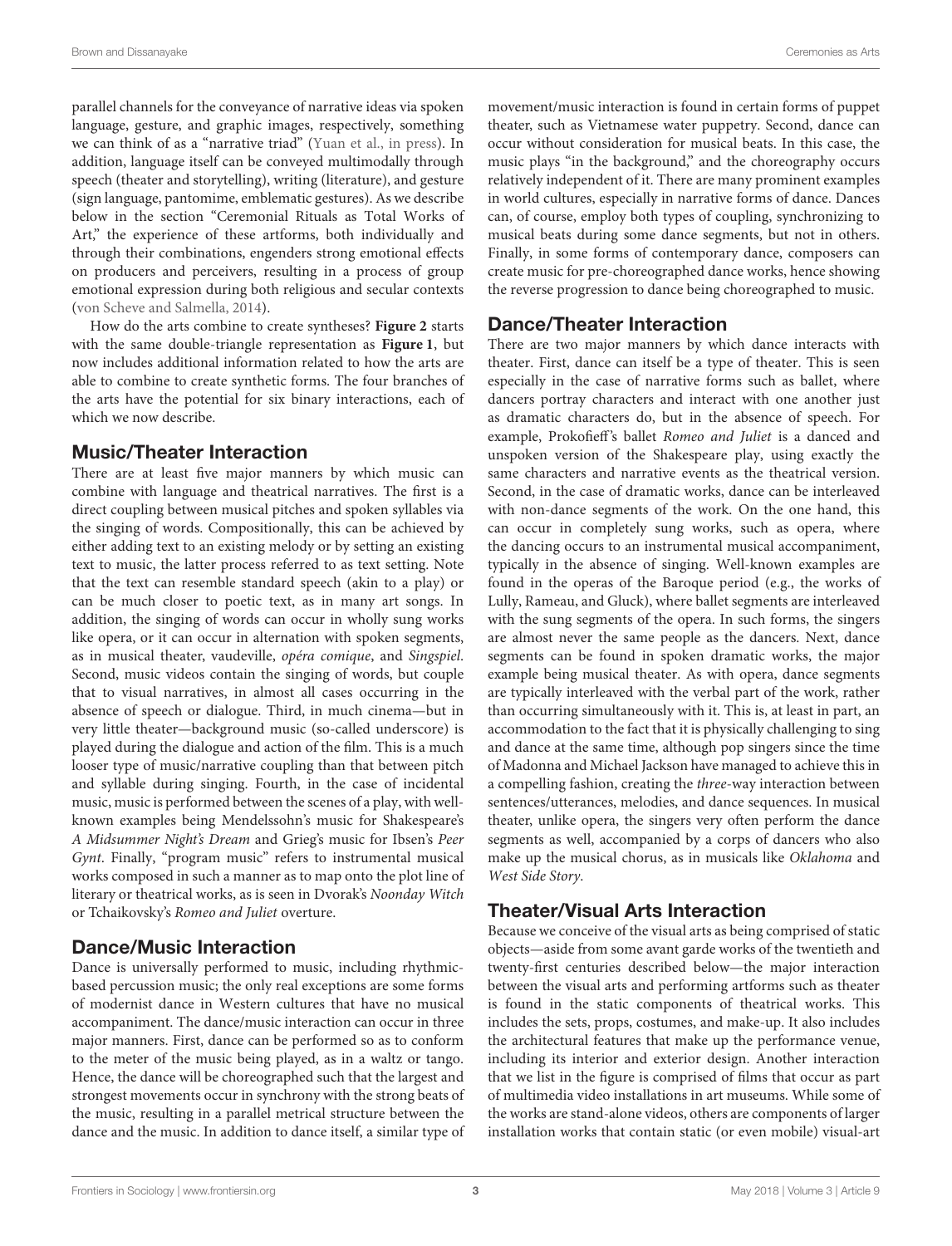

<span id="page-3-0"></span>objects. While some of these videos contain scenes with people in them, many of them do not. Some have sound (including music), while others are purely visual. Hence, this is a difficult form to characterize. We classify it as a visual-arts interaction with film, more so than one with theater. Another interesting interaction that is difficult to classify is the use of videos or animated films in performance works, such as operas or plays. For example, a production of Shostakovich's opera The Nose by the director and designer William Kentridge included a vast collage of both still images and animated images that appeared not only between the scenes of the opera but during the scenes as well.

#### Dance/Visual Arts Interaction

Everything mentioned in the last point about sets, props, costumes, make-up, venue, and multimedia applies here. A broader view of the visual arts, as developed in the twentieth century, incorporates a performance component to this branch of the arts. Hence, "performance art" takes the visual arts beyond the domain of static and inanimate images/objects and brings them into the realm of performance [\(Goldberg, 2011\)](#page-9-13). We could list this as an interaction with either theater or dance (or both), but we include it with dance in the figure since it often occurs in a wordless manner, more reminiscent of dance than verbal theater.

### Music/Visual Arts Interaction

The interactions between the visual arts and music are the least prominent among the interactions described in this section (although see the related discussion of music video above). Some multimedia installations displayed in museums not only have sound but include music. Background music is occasionally played ambiently throughout an entire exhibition space so as to give it a particular feel, say of a foreign culture whose artifacts are being exhibited. Outside of the context of museums, one occasionally finds images projected onto surfaces such as walls during musical concerts in concert halls. Music frequently occurs as an accompaniment to fireworks displays; composers such as Handel even created music specifically for such occasions. At the compositional level, there are many examples of paintings or sculptures that represent musicians and/or musical instruments (e.g., Picasso's many cubist guitars), as well as musical works that attempt to represent visual art works (e.g., Mussorgsky's Pictures at an Exhibition, based on paintings by Hartmann).

Having described these two-way interactions (and the threeway interaction of dancing while singing words), we would like to point out that these interactions can occur either simultaneously or sequentially. The vast majority of interactions shown in **[Figure 2](#page-3-0)** occur such that both artforms play out simultaneously. However, we mentioned previously that sung segments may occur as distinct from spoken segments in forms like musical theater, opéra comique, and Singspiel. Two additional examples of sequential interactions are marked with asterisks in the figure. First, in the case of incidental music, the music is interleaved with the dramatic segments of the play, rather than occurring simultaneously with them in the way that underscore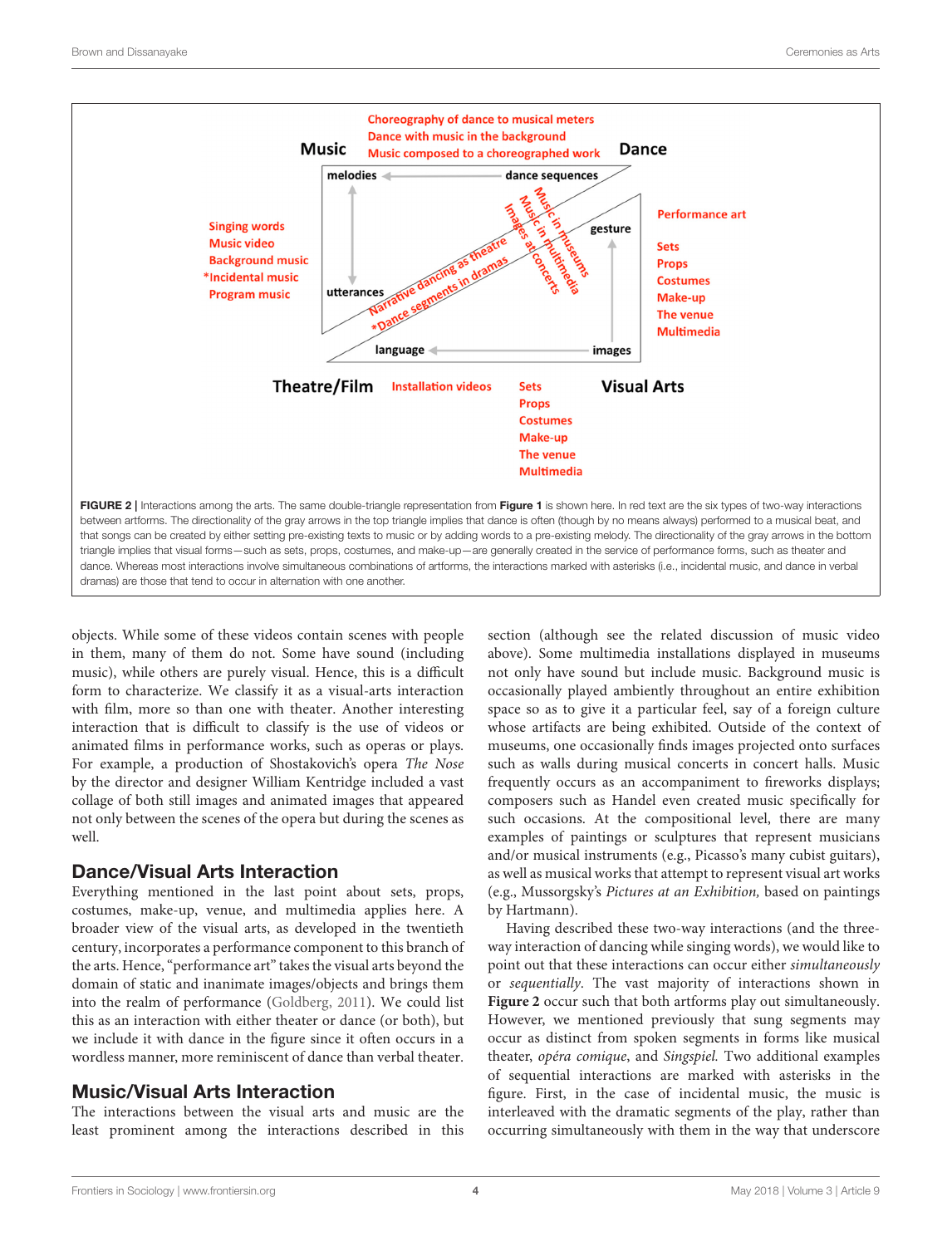does in films. Second, the dance segments found in theatrical forms like opera and musical theater are generally interleaved with the verbal parts of the drama, although they may occur simultaneously with sung parts in musical theater. Another interesting example to mention in this regard, although not shown in the figure, is recitative in opera, which differs from the principal segments of the opera in that the vocal style is much closer to speech than to standard singing. This type of sing-song speaking affords an audience the opportunity to acquire more narrative information about the plot than is generally possible in the sung segments. However, what is of importance here is that segments of recitative typically occur separately from those that are sung. In general, the two vocal styles are not blended within a single scene. The few examples of blending that come to mind are the Caucasian characters in Gershwin's opera Porgy and Bess who only speak but who interact with characters who sing, and Sprechstimme characters like Moses in Schoenberg's opera Moses und Aron who interact with characters who sing.

With this conception of artforms and their interactions in mind, we can now think about how to build a Gesamtkunstwerk. **[Figure 3](#page-4-0)** shows eight forms of the performing arts along the top. These are then classified with respect to their inclusion of four performance modalities: the speaking voice, the singing voice, instrumental music, and dance (and/or mime). The vertical arrows in the figure suggest that singing and dancing typically occur to the beat of instrumental music in these artforms. The dashed line for "music concert" implies that singing can have instrumental accompaniment, but that it can also be done all on its own, just the way that instrumental music can be done. At the extremes of the scheme are the least synthetic artforms of theater (speaking voice only) and mime (gesture only), although theater can involve incidental music, and mime can be performed to music, since it was initially conceived of as a form of dance [\(Hall, 2009\)](#page-9-14). In the middle of the scheme sit the most synthetic forms. A major observation from this figure is that musical theater is the true Gesamtkunstwerk in Western art. Within the context of non-Western art, Peking opera shares all of the features of musical theater, making prominent use of dance and acrobatics. Richard Wagner, for all his aspirations to develop a total work of art, never included dances in his operas (although he mentions dance frequently in his writings, see [Wagner, 1849\)](#page-9-15), nor anything resembling standard speech. Hence, the Baroque operas that preceded Wagner (and that he despised) were probably closer to being total works of art than Wagner's own music-dramas.

While the focus of this article is on the performing arts, it should be mentioned that the field of "multimedia" presents its own type of synthesis of the arts [\(Costello, 2016\)](#page-8-0), combining relatively static elements, such as still images and text, with dynamic audiovisual elements, such as video, animation, and music [\(Tan et al., 2013\)](#page-9-16), and often doing so in a far more interactive manner than is generally the case in the performing arts. Finally, at a more elemental level, even still images like paintings can be seen as syntheses, integrating form, color, spatial organization, texture, implied depth, implied motion, symbolic content, and so forth.



<span id="page-4-0"></span>the presence of a given modality in a given artform. The vertical arrows suggest that singing and dancing are very often done to the beat of instrumental music in these artforms. The dashed arrow for "music concert" implies that singing can be done either a capella or to instrumental accompaniment; likewise, instrumental music can be performed all on its own. Performance art (not shown here) sits in the categories represented by dance and mime. Gray circles imply secondary uses of modalities. These include the occurrence of instrumental underscore in theater works, spoken segments in pop concerts and opera, dance segments in opera, and instrumental underscore in pantomime works.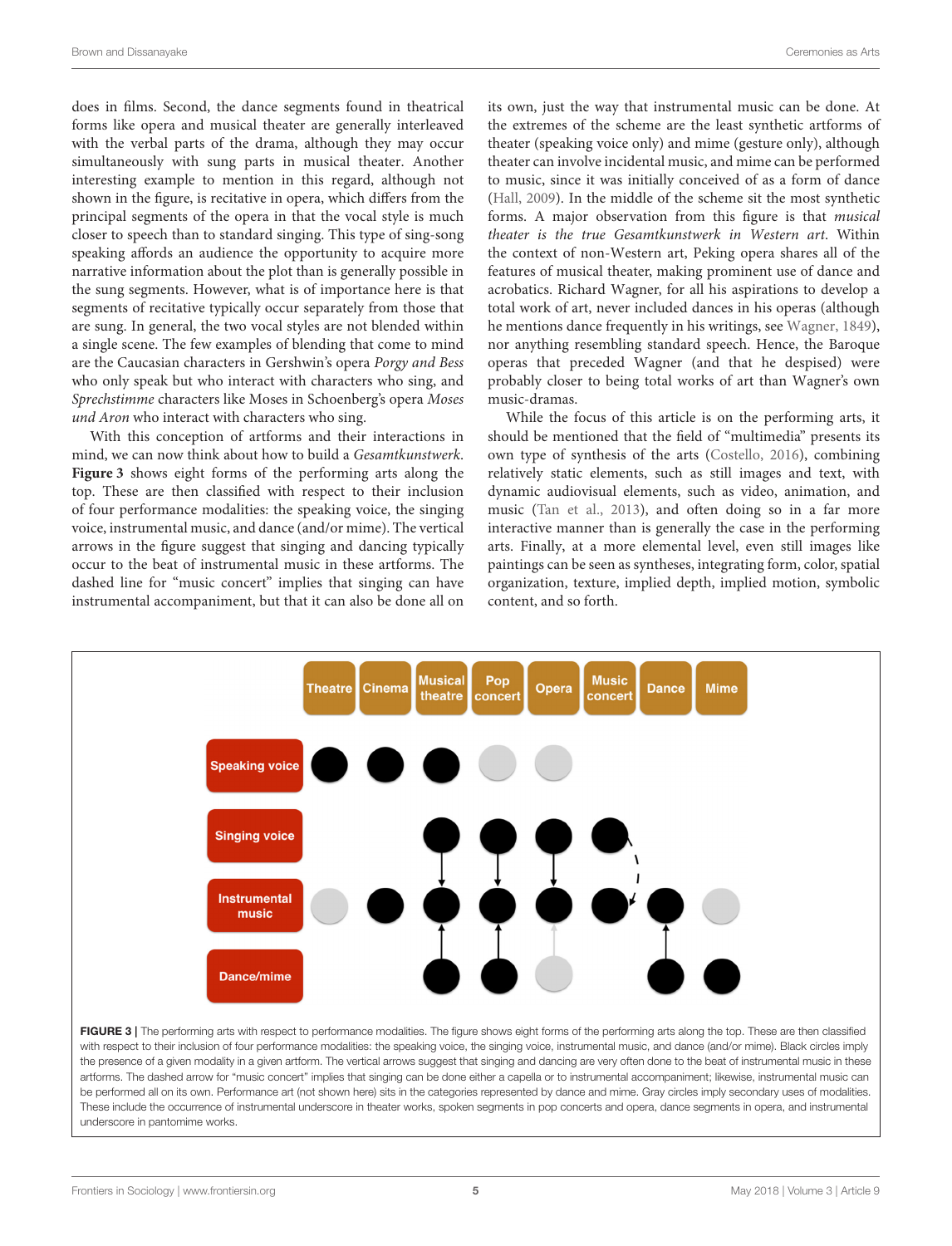# CEREMONIAL RITUALS AS TOTAL WORKS OF ART

The previous section established a recipe for building a total work of art by describing the ways in which the arts can be combined to generate synthetic forms. This has important ramifications for both historical accounts of the arts and the role of the arts in contemporary society. We contend that the nineteenth century notion of a Gesamtkunstwerk is neither new nor revolutionary. Ceremonial rituals in indigenous cultures across the world have manifested this practice ever since their inception, and have probably done so on a larger spatiotemporal scale and in a more participatory manner than theorists like Wagner could have imagined. In this section, we explore two complementary proposals, first that ceremonial rituals—and specifically religious ceremonial rituals—are so intimately connected with the arts that they can be conceived of as assemblages of the arts, and second, that these ceremonies were in fact the original GKW's in human societies. **[Figure 4](#page-5-0)** will serve as a guide for the discussion.

# Religion/Arts Co-evolution

Since the start of the twenty-first century, there has been a surge of interest in the evolution and biology of religion (e.g., [Barrett, 2000;](#page-8-1) [Wilson, 2002;](#page-10-1) [Bulbulia, 2004;](#page-8-2) [Alcorta and Sosis,](#page-8-3) [2005;](#page-8-3) [Johnson and Bering, 2006;](#page-9-17) [Boyer and Bergstrom, 2008;](#page-8-4) [Norenzayan and Shariff, 2008\)](#page-9-18). Two principal issues dominate the discussions, first why people believe in supernatural beings and their agency, and second why people engage in elaborate group rituals that can last up to several days and that consume vast amounts of valuable resources, both material and personal. We can think of the first one as a cognitive issue and the second as behavioral.

Evolutionary psychologists have proposed a number of functional or causal mechanisms to explain the adaptive



<span id="page-5-0"></span>

advantage of religious beliefs. Regarding belief in supernatural beings, it has been proposed that pro-social behaviors can be promoted by means of the moralizing force of such agents (e.g., [Johnson, 2006,](#page-9-19) [2015\)](#page-9-20). A supernatural being functions as a surrogate authority figure, especially one that operates when other humans are not around to observe and regulate one's behavior. People believe that they can avoid disfavor or punishment from the supernatural being by refraining from engaging in self-serving and antisocial behaviors and by acting kindly toward and cooperatively with other members of their social group. A belief in supernatural agency is essentially the application to physical phenomena of what [Bruner \(1986\)](#page-8-5) calls the "narrative mode" of cognition. In the absence of physical theories to explain natural phenomena, people "narrativize" these natural events in terms of the intentionality of a supernatural being, with the implication being that these phenomena happen "for a reason," in the same way that human behavior is believed to happen [\(Bering, 2002\)](#page-8-6).

While this causal type of explanation for belief in supernatural beings is specifically connected with religion, the behavioral explanation for religious group rituals is no different from that for non-religious group rituals: creating solidarity and coordination within a group, ultimately leading people to cooperate with one another and make personal sacrifices on the group's behalf [\(Sosis and Alcorta, 2003;](#page-9-21) [Cohen et al., 2010;](#page-8-7) Whitehouse and Larman, [2014;](#page-10-2) [Legare and Watson-Jones, 2015\)](#page-9-22). Synchronization of movement and emotional expression through group rituals fosters a communitarian sense of belonging to the group and reduces barriers for cooperation with group members, not least with non-kin [\(Reddish et al., 2013;](#page-9-23) [Launay et al., 2016\)](#page-9-24). In particular, singing, dancing, and drumming all trigger endorphin release in contexts where merely listening to music or performing low-energy musical activities does not [\(Dunbar et al., 2012\)](#page-9-25). This has led researchers to conclude that active participation in ritual musical performance and dancing is likely to stimulate these same neuropeptide systems and thereby give rise to the kinds of euphoric effects noted by [Durkheim](#page-9-1) [\(1912/1995,](#page-9-1) his "collective effervescence"), [Turner \(1966\)](#page-9-2), [Roederer \(1984\)](#page-9-26), and others. These authors further note that these effects may play a particularly important role for humans in bonding social groups together (see also [McNeill, 1995;](#page-9-27) [Freeman, 2000;](#page-9-28) [Dunbar, 2008\)](#page-9-29).

Few evolutionary scholars have appreciated or even recognized that the arts in ceremonial rituals have been integral to religion as a behavioral and cognitive phenomenon. Examples of this omission include scholars such as [Guthrie](#page-9-30) [\(1993\)](#page-9-30), [Hinde \(1999\)](#page-9-31), [Pyysiäinen \(2001\)](#page-9-32), [Boyer \(2001\)](#page-8-8), [Atran](#page-8-9) [\(2002\)](#page-8-9), [McCauley and Lawson \(2002\)](#page-9-33), [Kirkpatrick \(2005\)](#page-9-34), and [Rossano \(2010\)](#page-9-35), although [Alcorta and Sosis \(2005\)](#page-8-3) recognize the importance of the arts in ritual ceremonies for instilling cooperation and solidarity. We believe that this is far more an issue of neglect than one of disagreement. Hence, a major objective of the present article is to discuss this neglect and provide a framework for thinking about the religion/arts connection in a principled manner. Because of the inseparability of the two (religious practice and arts-like behavior), it is plausible to suggest that the arts—particularly those that take place in time, such as song, dance, and rhythmic or repetitive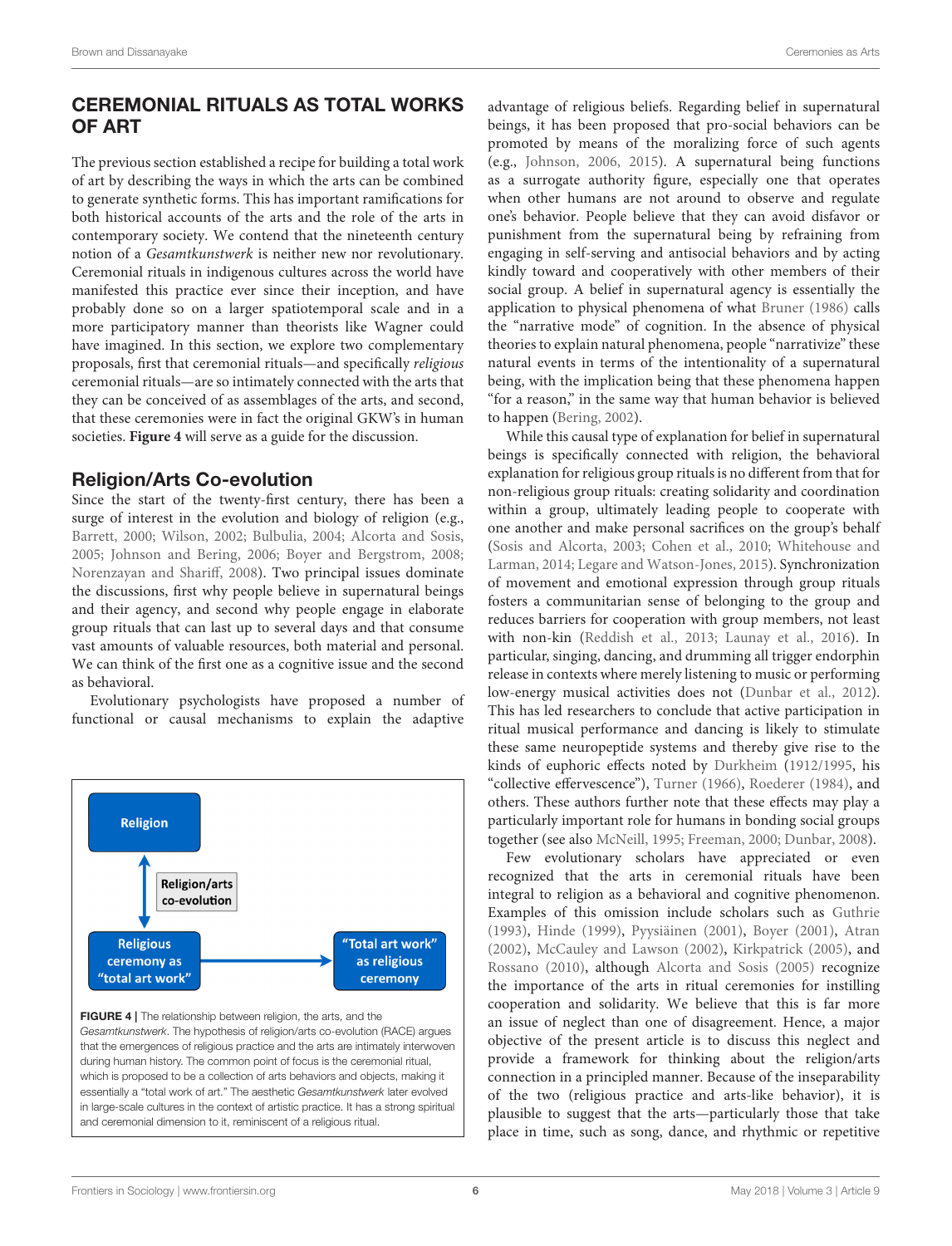forms of movement or speech—arose during human history as components of ceremonial behavior, rather than as independent activities [\(Dissanayake, 1988,](#page-9-6) [1992\)](#page-9-36).

In trying to connect the two major issues of belief and ritual in models of religion, there appears to be a significant gap. As mentioned above, non-religious communal behaviors that are synchronized and rhythmic seem to be quite efficacious at creating group cohesion [\(Cohen et al., 2010;](#page-8-7) [Reddish et al.,](#page-9-23) [2013;](#page-9-23) [Launay et al., 2016\)](#page-9-24), without requiring supernatural belief. Likewise, belief in supernatural beings for many people, even in contemporary society, can operate effectively at the personal level, without requiring group rituals. So, what is the missing link that makes religious belief something that requires communal rituals, and that makes ritual into a manifestation and reinforcer of religious belief? We suggest that it is the arts. We propose that the arts provide an emotionally-felt and transcendent means of establishing contact with supernatural beings during communal ceremonial rituals. Such contact can be as simple as drawing the being's attention to oneself, all the way to the expressions of request, penitence, praise, etc., that underlie worship in large-scale religions [\(Ladd and Spilka, 2002;](#page-9-37) [Spilka et al., 2003;](#page-9-38) [Poloma and Lee,](#page-9-39) [2011\)](#page-9-39).

[Dissanayake's \(1988,](#page-9-6) [2009\)](#page-9-40) concept of "artification" (or "making special") is relevant here. The kinds of arts behaviors that are found in religious rituals across cultures—from incantations to drumming to gestural displays to elaborate regalia to body ornamentation to incense—are ways of making the occasion (with its wish, desire, plea, or need) special and thus distinct from the mundane actions and communications among humans that occur in everyday settings. In addition, they are ways of making oneself special (self-artification), thereby presenting oneself appropriately to a transcendent being. In religious ceremonial rituals, both the communicator and the communication process become strongly artified. This investment in extravagance demonstrates that the performers "really mean it," that is, that the topic of the ritual is an important and communally-shared matter, for example subsistence, safety, health, prosperity, fertility, or transitioning to a new stage of life.

Hence, arts-permeated religious ceremonial rituals are intended to attract and establish contact with supernatural beings, creating a sanctified realm of interaction distinct from ordinary social interactions. These manifestations are meant to influence the actions of these supernatural beings toward particular individuals and/or the social group as a whole. The arts, as manifested in ceremonial rituals, are essentially acts of persuasion. This idea is consistent with work on Western religions showing that worship aims to place the worshiper in a positive light with respect to gods, such that requests of gods are accompanied by conciliatory expressions of praise, thanks, and confession [\(Ladd and Spilka, 2002;](#page-9-37) [Spilka et al., 2003;](#page-9-38) Poloma and Lee, [2011\)](#page-9-39). It needs to be pointed out that not all forms of religious behavior need be extravagant. Our ideas apply first and foremost to communal ceremonial rituals, where the presence of arts behaviors and objects is quite compelling. However, there are forms of individual penitence (fasting, mortification of the flesh), sacrifice, and personal prayer, including meditative prayer [\(Poloma and Pendelton, 1989\)](#page-9-41), that may be quite ascetic and that may even aspire toward a renunciation of material objects. However, these behaviors, in general, are still "ritualized" in the ethological sense [\(Dissanayake, 1988,](#page-9-6) [1992\)](#page-9-36), as described in the next paragraph.

Numerous theorists have written about the nature of ceremonial rituals from an anthropological perspective, especially in traditional societies [\(Durkheim, 1912/1995;](#page-9-1) [Turner,](#page-9-2) [1966;](#page-9-2) [Schechner, 1974,](#page-9-3) [1985;](#page-9-4) [Tambiah, 1979;](#page-9-5) [Dissanayake,](#page-9-6) [1988,](#page-9-6) [1992,](#page-9-36) [2017;](#page-9-7) [Rappaport, 1999\)](#page-9-8). Ceremonial processes are highly ritualized, involving particular locations and times of day, and employing a large degree of repetitive action. This is seen especially with body movements and vocal chants. The process of "ritualization" when applied to animal courtship and territorial behaviors refers to particular changes or "operations" that make the activity prominent, distinctive, and unambiguous [\(Smith,](#page-9-42) [1977;](#page-9-42) [Eibl-Eibesfeldt, 1989\)](#page-9-43). Unlike the original instrumental or ordinary precursor-behavior that inspired them, ritualized movements and sounds become "extraordinary" and thus attract attention [\(Dissanayake, 1988\)](#page-9-6). They typically become (a) simplified or stereotyped (formalized), and (b) repeated rhythmically, often with a "typical" intensity [Morris \(1957\)](#page-9-44), that is, with a characteristic regularity of pace. The signals are frequently (c) exaggerated in time and space, and (d) are further emphasized or elaborated by the development of special colors or anatomical features. These components are polymodal in that they can occur visually, vocally, or gesturally in both space and time. These well-described characteristics of the ritualization process in animals are also distinct and conspicuous in human ritual ceremonies and are characteristic of the arts.

In traditional cultures, human rituals are highly participative and communal, blurring the standard Western distinction between creators, performers, and spectators. The "persuasion" effect of the arts during ceremonial rituals has an impact not only on the supernatural beings being honored and entreated but also on the participants themselves. Arts-saturated rituals act as emotional reinforcers of the belief systems being communicated during the ritual, ultimately supporting a sense of consensus among members of the group with respect to these belief systems. Interestingly, compared to the neophilia of modern art, ritual activities are highly conservative, since they are driven by a social need to uphold and perpetuate tradition, serving both to respect the actions of ancestors and to maintain group identity [\(Coe,](#page-8-10) [2003\)](#page-8-10). Because of their critical importance to the life of a social group, rituals show very slow rates of change compared to nonritual behaviors and products, making them among the most persistent features of any culture, whether that be a large-scale culture or an indigenous culture. Pop music may change by the season, but religious music can persist for centuries if not millennia.

Although a scientific worldview would be skeptical of the idea that artified rituals themselves are effective at resolving the vital pragmatic problems that inspire them, for example those related to successful hunting or influencing weather patterns, we consider them valuable in that they address and satisfy evolved emotional needs in human psychology. Rituals, through their characteristic operations, create and reinforce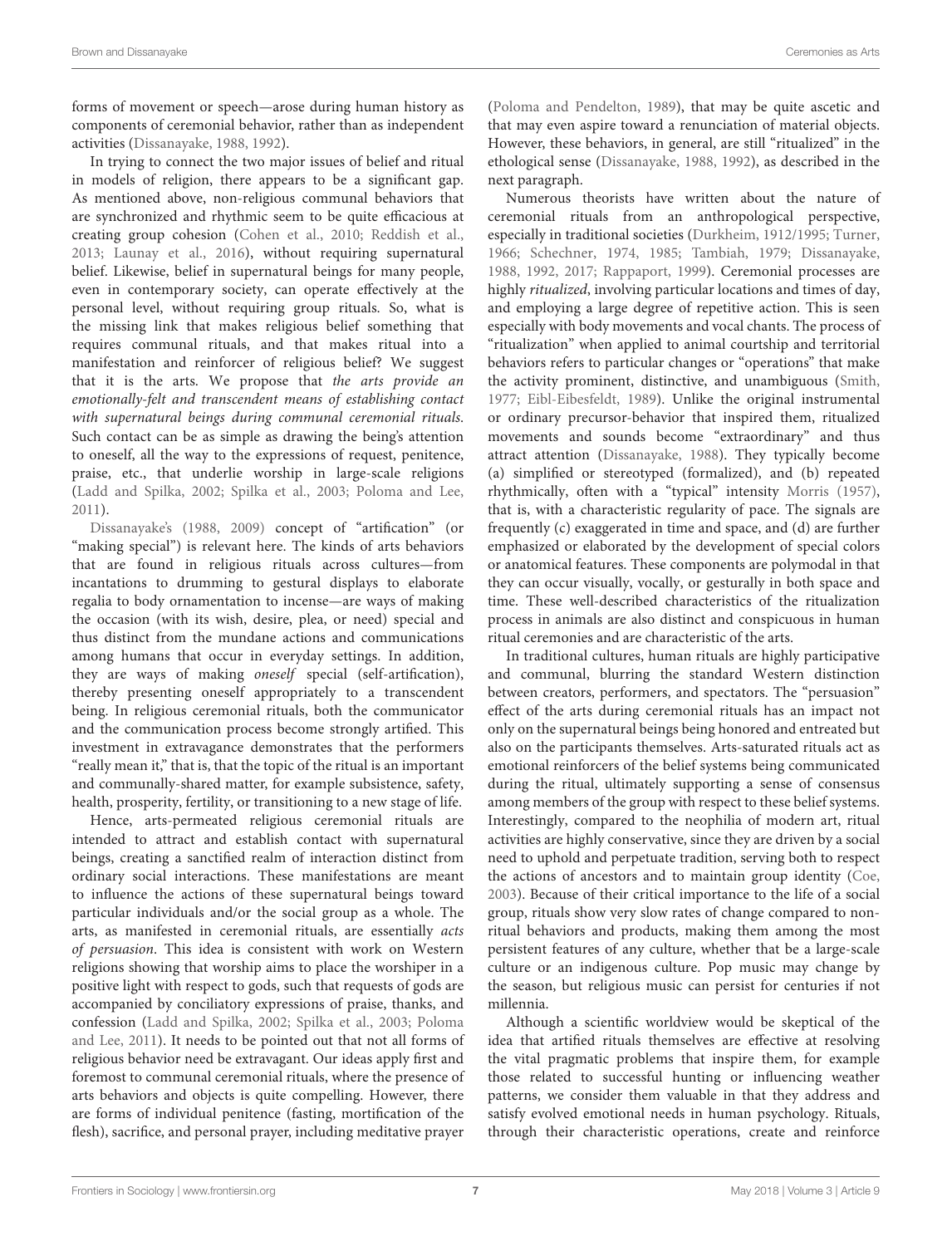emotionally-satisfying and psychologically-necessary feelings of mutuality and intimacy with other people [\(Bowlby, 1946;](#page-8-11) Miller and Rodgers, [2001;](#page-9-45) [Dissanayake, 2011\)](#page-9-46), as well as a sense of belonging to a group [\(Hinde, 1974;](#page-9-47) [Baumeister and Leary,](#page-8-12) [1995;](#page-8-12) [Dissanayake, 2000;](#page-9-48) [Gratier and Apter-Danon, 2009\)](#page-9-49). They coordinate and unify group members in a reassuring feeling of "oneheartedness" that provides an affective foundation for collective and cooperative behaviors that can be both risky and costly. They promote seven social functions that, in the realm of musical participation, have been referred to as the Seven C's, namely contact, social cognition, copathy (being empathically affected so that inter-individual emotional states become more homogeneous), communication, coordination, cooperation, and cohesion [\(Koelsch, 2013\)](#page-9-50), ultimately leading to a sense of community (an Eighth C).

Overall, we have proposed here a model of religion/arts co-evolution (RACE). The arts evolved in the context of religion, and religion evolved in the context of arts-based group rituals, where the two interfaced most strongly at the level of ceremonial rituals. The arts most likely arose in human history as communicative components of propitiary and supplicatory group rituals, rather than as independentlyevolved activities, hence making the unification of religion and the arts a natural coupling. Evolutionary theorists of religion regularly make mention of group rituals, but not of their pervasive arts components. Secular group rituals might have been sufficient on their own for promoting the survival needs of group living, but religious rituals redirect the focus toward a moral force that is higher, stronger, and more effective than any single member of the group [\(Johnson, 2015\)](#page-9-20), which is not the case in secular rituals. For this reason, they are probably more efficient at engendering coordination strength, group identity, and interpersonal cooperation. A large investment is made by group members in establishing this specialized mode of contact with supernatural powers, with the hope of achieving desirable outcomes and of alleviating adverse conditions.

Emile Durkheim's classic book The Elementary Forms of Religious Life (1912/1995) presents a wide-ranging early analysis of religious rituals in indigenous cultures. Importantly for our purposes, Durkheim's perspective of ritual is grounded in a vast fusion of artforms, one that includes not just singing and dancing, but face painting, body decoration, mime, costume, drawing, oral storytelling, and the theatrical conveyance of the myths and prospects of a culture through "sacred drama". Watts Miller [\(2013\)](#page-10-3) refers to this fusion as Durkheim's "total aesthetics." Therefore, Durkheim might have been the earliest thinker to propose that religious ceremonial rituals served as the ancestral roots of GKW's. Such rituals, through their promotion of group assembly and communal participation, bind people together via a process that Durkheim calls collective effervescence, a process that is strongly linked to the effects of the arts components of these rituals.

Finally, a similar perspective can be found in Richard Schechner's writings about the emergence of theater from religious ritual, and even the reverse development of ritual from theater. While [Schechner \(1974\)](#page-9-3) describes the multiarts nature of rituals—combining dance, music, drama, and elaborate body ornamentation—his principal focus is on how the purposeful efficacy of rituals becomes transformed into the entertainment function of theater, an inter-relationship that he refers to as the "efficacy/entertainment braid." Hence, his hypothesis is less a religion/arts model as an historical account of how cultural practices have changed from being ritual-centric to becoming entertainment-centric. For example, in analyzing European history, he states that "[T]he late medieval period was dominated by efficacious performances: church services, court ceremonies, moralities, pageants. In the early Renaissance these began to decline and popular entertainments, always present, gained, finally becoming dominant in the form of the public theaters of the Elizabethan period" [\(Schechner, 1974,](#page-9-3) p. 470).

# Ceremonies as Collections of Arts **Behaviors**

The major observation that emerges from the RACE hypothesis is that ceremonial rituals are so filled with arts behaviors and objects that if one were to take away these arts components one by one, there would be little that would remain with respect to group behaviors and shared symbolic objects. (Of course, individual-level processes would remain, such as cognitive and emotional connections with supernatural beings). This leads us to postulate that religious ceremonial rituals, at the behavioral and material levels, can be considered as being reducible to collections of arts behaviors and objects. **[Table 1](#page-8-13)** presents a general enumeration of the types of arts-related behaviors and objects that are found in some or all ceremonial rituals in world cultures, covering music, dance, language use, drama, the visual arts (regalia, masks, artifacts, body ornamentation, etc.), and the chemical arts (such as materials that are smelled or consumed); these artforms can readily interact to form blends, either simultaneously or sequentially (**[Figures 2](#page-3-0)**, **[3](#page-4-0)**). It is difficult to conceive of religious ceremonial rituals without these behaviors and implements. Without these "transfigurations of the commonplace" [\(Danto, 1981\)](#page-8-14), it is hard to imagine what would constitute a ceremony. The more that one looks toward indigenous cultures, the more pervasive and necessary these artsrelated elements seem to be in the performance of group rituals. The arts are not ancillary add-ons, but are instead essential components of the ritual. In fact, an absence of these behaviors or their improper execution can contaminate or invalidate the ritual, with potentially severe repercussions for those involved, including death [\(Liénard and Boyer, 2006\)](#page-9-51). Overall, we feel that the ceremonies-as-arts perspective provides compelling support for the RACE model.

# The Ceremonial Ritual as the Precursor of the Total Work of Art

To now bring the argument of this article full circle, we propose that long before aesthetic theorists had devised the notion of a Gesamtkunstwerk, ceremonial rituals in indigenous cultures had for millennia been syntheses of the arts on a similar scale and of a similar scope to GKW's. In other words, ceremonial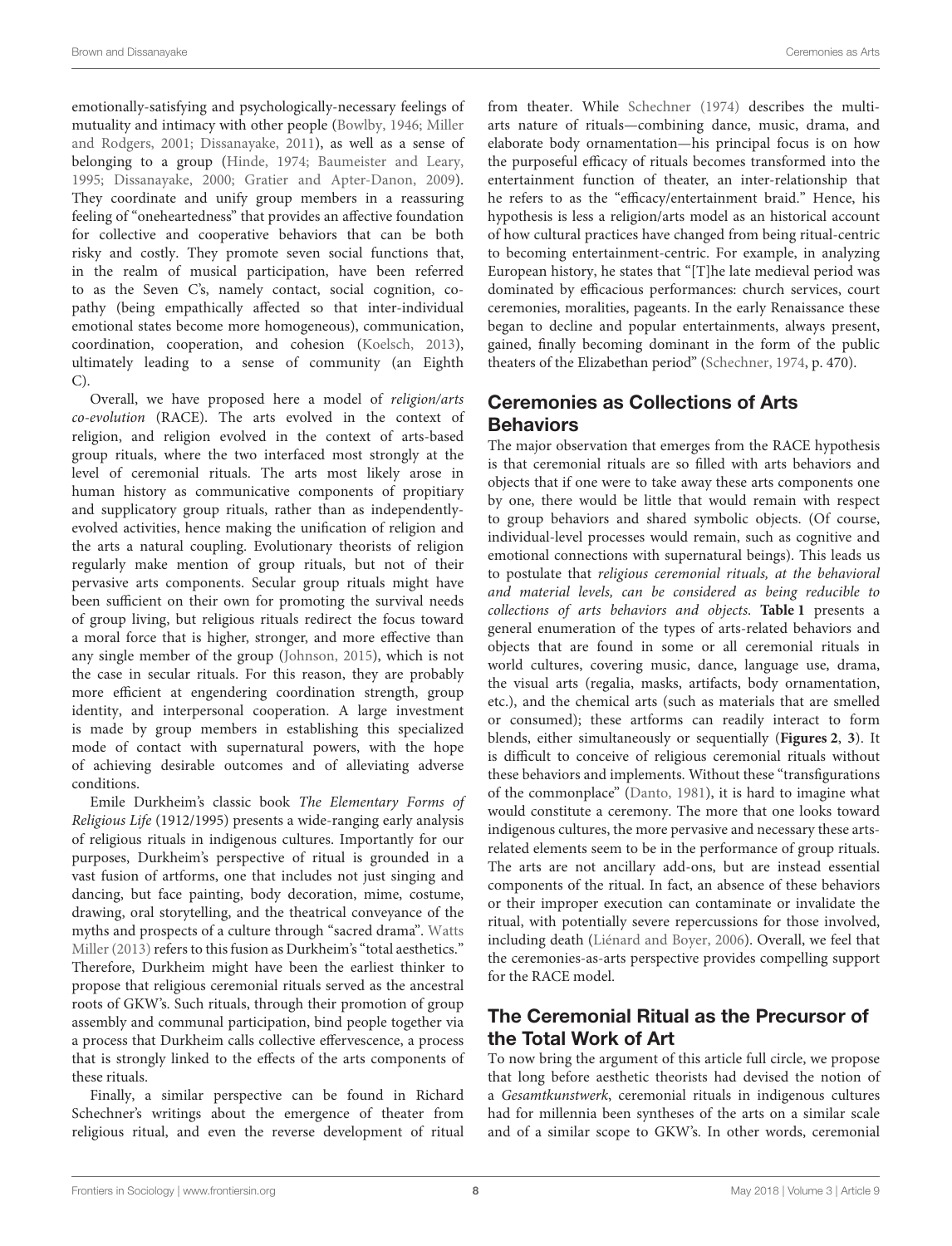<span id="page-8-13"></span>

|  |  |  |  | TABLE 1   Artforms found in religious ceremonial rituals. |  |
|--|--|--|--|-----------------------------------------------------------|--|
|--|--|--|--|-----------------------------------------------------------|--|

| Music         | Chanting; drumming; playing melodic instruments<br>$(e.q.,$ flutes $)$                       |
|---------------|----------------------------------------------------------------------------------------------|
| Dance         | Dancing; pantomime; gestural displays (e.g.,<br>bowing, kneeling)                            |
| Language      | Prayers; scriptures; incantations; song texts;<br>sermons                                    |
| Drama         | Re-enactment rituals; storytelling; possession;<br>trance                                    |
| Visual arts   | Ritual objects; regalia; masks; make-up; body<br>modification                                |
| Chemical arts | Incense; consuming or offering special foods (e.g., a<br>sacrifice); psychotropic substances |
|               |                                                                                              |

rituals are the historical precursor to what aesthetic philosophers would later call GKW's in artistic practice. The complementary idea, as shown on the right side of **[Figure 4](#page-5-0)**, is that GKW's themselves came to adopt quasi-religious practices so as to become ceremonies in their own right. Wagner's music-dramas are the most celebrated example of this [\(Smith, 2007\)](#page-9-0). The GKW would take place in a grandiose setting akin to a temple of the arts, to which the spectators would make a pilgrimage. The work would deal with spiritual and mythological themes that would transport the work out of the mundane and technological world of today and bring the audience back to its cultural roots. The work would combine theater, music, poetic language, and elaborate visuals into a "pseudo-organic totality" whose performance would occur over a time span much longer than a standard concert or theater performance. The experience would be transformative for those in attendance, rather than being a form of entertainment and diversion. It would be something along the lines of a religious experience, a route to redemption through the arts. This notion of arts-as-religion came to permeate much thinking about the arts in the late nineteenth and early twentieth centuries and is not altogether absent in our times. "Great art," and indeed participation in the arts in general, is still thought to nourish people's spiritual side and improve their

#### **REFERENCES**

- <span id="page-8-3"></span>Alcorta, C. S., and Sosis, R. (2005). Ritual, emotion, and sacred symbols: the evolution of religion as an adaptive complex. Hum. Nat. 16, 323–335. doi: [10.1007/s12110-005-1014-3](https://doi.org/10.1007/s12110-005-1014-3)
- <span id="page-8-9"></span>Atran, S. (2002). In Gods We Trust: The Evolutionary Landscape of Religion. New York, NY: Oxford University Press.
- <span id="page-8-1"></span>Barrett, J. L. (2000). Exploring the natural foundation of religion. Trends Cogn. Sci. 4, 29–34. doi: [10.1016/S1364-6613\(99\)01419-9](https://doi.org/10.1016/S1364-6613(99)01419-9)
- <span id="page-8-12"></span>Baumeister, R. F., and Leary, M. R. (1995). The need to belong: desire for interpersonal attachments as a fundamental human motivation. Psychol. Bull. [117, 497–529. doi: 10.1037/0033-2909.117.](https://doi.org/10.1037/0033-2909.117.3.497) 3.497
- <span id="page-8-6"></span>Bering, J. M. (2002). The existential theory of mind. Rev. Gen. Psychol. 6, 3–24. doi: [10.1037/1089-2680.6.1.3](https://doi.org/10.1037/1089-2680.6.1.3)
- <span id="page-8-11"></span>Bowlby, J. (1946). Psychology and democracy. Polit. Q. 17, 61–75. doi: [10.1111/j.1467-923X.1946.tb01028.x](https://doi.org/10.1111/j.1467-923X.1946.tb01028.x)

well-being. This is one of the planks that motivates the use of individual arts for therapeutic purposes, including therapies based on music, dance, writing, verbal expression, role playing, and painting [\(Gladding, 2011\)](#page-9-52). In addition, in the late twentieth century, there was a notable impetus to use the arts as a means of promoting learning in the classroom. In some respects, we haven't moved very far away from Schiller's 1794 notion of aesthetic education [\(Smith, 2007\)](#page-9-0).

#### **CONCLUSIONS**

The nineteenth century concept of a Gesamtkunstwerk has deep evolutionary roots in religious practice across cultures, as suggested by anthropological and ethological analyses of the arts. Ceremonial rituals, especially the type that permeate religious practice, can be considered essentially as assemblages of arts behaviors and objects, making them the precursor of what would later be called the total work of art in aesthetic practice, with its own quasi-religious flavor. We have presented a framework for describing how a total work of art can be constructed by identifying the manners in which the arts can combine, involving both simultaneous and sequential interactions between artforms. Such combinations are seen ubiquitously not only in art works but in ceremonial rituals of all kinds, suggesting a strong coevolutionary relationship between religion and the arts.

### AUTHOR CONTRIBUTIONS

Both SB and ED conceived of the ideas of this paper and wrote the manuscript.

#### ACKNOWLEDGMENTS

This work was supported by a grant from the Social Sciences and Humanities Research Council (SSHRC) of Canada to SB. We thank students in SB's undergraduate class The Science of Performance for critical commentary on the manuscript, and appreciate the helpful suggestions of two reviewers.

- <span id="page-8-8"></span>Boyer, P. (2001). Religion Explained: Evolutionary Origins of Religious Thought. New York, NY: Basic Books.
- <span id="page-8-4"></span>Boyer, P., and Bergstrom, B. (2008). Evolutionary perspectives on religion. Annu. Rev. Anthropol. 37, 111–130. doi: [10.1146/annurev.anthro.37.081407.085201](https://doi.org/10.1146/annurev.anthro.37.081407.085201)
- <span id="page-8-5"></span>Bruner, J. (1986). Actual Minds, Possible Worlds. Cambridge, MA: Harvard University Press.
- <span id="page-8-2"></span>Bulbulia, J. (2004). The cognitive and evolutionary psychology of religion. Biol. Philos. 19, 655–686. doi: [10.1007/s10539-005-5568-6](https://doi.org/10.1007/s10539-005-5568-6)
- <span id="page-8-10"></span>Coe, K. (2003). The Ancestress Hypothesis: Visual Art as Adaptation. New Brunswick, NJ: Rutgers University Press.
- <span id="page-8-7"></span>Cohen, E. E., Ejsmond-Frey, R., Knight, N., and Dunbar, R. I. (2010). Rowers' high: behavioural synchrony is correlated with elevated pain thresholds. Biol. Lett. 6, 106–108. doi: [10.1098/rsbl.2009.0670](https://doi.org/10.1098/rsbl.2009.0670)
- <span id="page-8-0"></span>Costello, V. (2016). Multimedia Foundations: Core Concepts for Digital Design, 2nd Edn. New York, NY: Routledge.
- <span id="page-8-14"></span>Danto, A. (1981). The Transfiguration of the Commonplace. Cambridge, MA: Harvard University Press.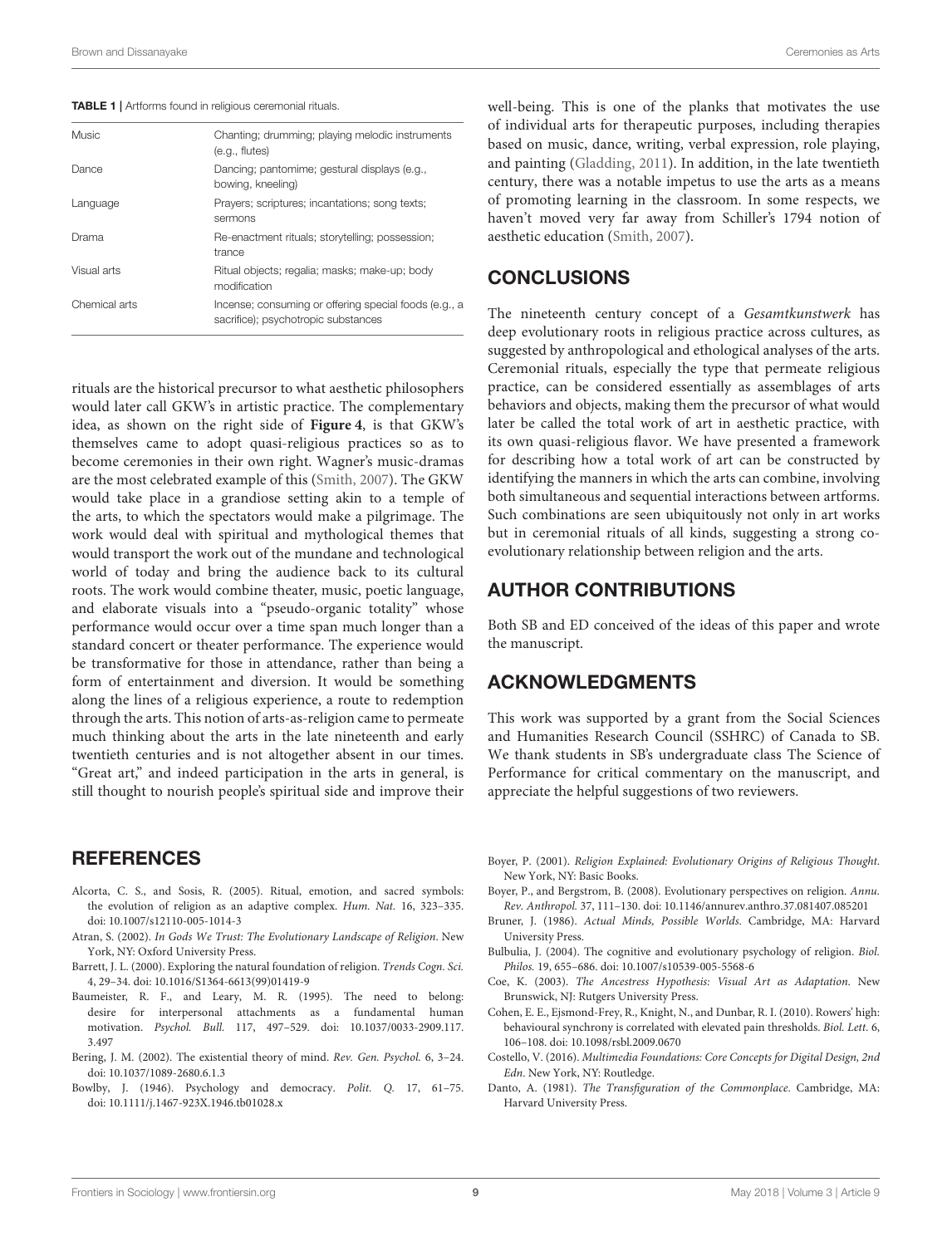- <span id="page-9-6"></span>Dissanayake, E. (1988). What is Art For? Seattle, WA: University of Washington Press.
- <span id="page-9-36"></span>Dissanayake, E. (1992). Homo Aestheticus: Where Art Comes From and Why. Seattle, WA: University of Washington Press.
- <span id="page-9-48"></span>Dissanayake, E. (2000). Art and Intimacy: How the Arts Began. Seattle, WA: University of Washington Press.
- <span id="page-9-40"></span>Dissanayake, E. (2009). The artification hypothesis and its relevance to cognitive science, evolutionary aesthetics, and neuroaesthetics. Cogn. Semiot. 5, 148–173. doi: [10.1515/cogsem.2009.5.fall2009.136](https://doi.org/10.1515/cogsem.2009.5.fall2009.136)
- <span id="page-9-46"></span>Dissanayake, E. (2011). Prelinguistic and preliterate substrates of poetic narrative. Poet. Today 32, 55–79. doi: [10.1215/03335372-1188185](https://doi.org/10.1215/03335372-1188185)
- <span id="page-9-7"></span>Dissanayake, E. (2017). "From play and ritualisation to ritual and its arts: sources of Upper Pleistocene ritual practices in Lower Middle Pleistocene ritualised and play behaviours in ancestral hominins," in Ritual, Play and Belief in Early Human Societies, eds C. Renfrew, I. Morley, and M. Boyd (Cambridge: Cambridge University Press), 87–98.
- <span id="page-9-29"></span>Dunbar, R. I. M. (2008). Mind the bonding gap: or why humans aren't just great apes. Proc. Br. Acad. 154, 403–423. doi: [10.5871/bacad/9780197264355.003.0015](https://doi.org/10.5871/bacad/9780197264355.003.0015)
- <span id="page-9-25"></span>Dunbar, R. I., Kaskatis, K., MacDonald, I., and Barra, V. (2012). Performance of music elevates pain threshold and positive affect: implications for the evolutionary function of music. Evol. Psychol. 10, 688–702. doi: [10.1177/147470491201000403](https://doi.org/10.1177/147470491201000403)
- <span id="page-9-1"></span>Durkheim, E. (1912/1995). The Elementary Forms of Religious Life. Transl. by K. E. Fields. New York, NY: The Free Press.
- <span id="page-9-43"></span>Eibl-Eibesfeldt, L. (1989). Human Ethology. Transl. by P. Wiessner-Larsen and A. Heunemann.New York, NY: Aldine de Gruyter.
- <span id="page-9-9"></span>Elkins, J. (1999). The Domain of Images. New York, NY: Cornell University Press.
- <span id="page-9-28"></span>Freeman, W. J. (2000). "A neurobiological role of music in social bonding," in The Origins of Music, eds N. Wallin, B. Merker, and S. Brown (Cambridge, MA: MIT Press), 411–424.
- <span id="page-9-52"></span>Gladding, S. T. (2011). The Creative Arts in Counseling, 4th Edn. Alexandria, VA: American Counseling Association.
- <span id="page-9-13"></span>Goldberg, R. (2011). Performance Art: From Futurism to the Present, 3rd Edn. London: Thames & Hudson.
- <span id="page-9-49"></span>Gratier, M., and Apter-Danon, G. (2009). "The improvised musicality of belonging: repetition and variation in mother-infant vocal interaction," in Communicative Musicality: Exploring the Basis of Human Companionship, eds S. Malloch and C. Trevarthen (Oxford: Oxford University Press), 301–327.
- <span id="page-9-30"></span>Guthrie, S. E. (1993). Faces in the Clouds: A New Theory of Religion. Oxford: Oxford University Press.
- <span id="page-9-14"></span>Hall, E. (2009). "Introduction: Pantomime, a lost chord of ancient culture," in New Directions in Ancient Pantomime, eds E. Hall and R. Wyles (Oxford: Oxford University Press), 1–40.
- <span id="page-9-47"></span>Hinde, R. A. (1974). Biological Bases of Human Social Behaviour. New York, NY: McGraw-Hill
- <span id="page-9-31"></span>Hinde, R. A. (1999). Why Gods Persist: A Scientific Approach to Religion. London: Routledge,
- <span id="page-9-20"></span>Johnson, D. (2015). God is Watching You: How the Fear of God Makes Us Human. Oxford: Oxford University Press.
- <span id="page-9-17"></span>Johnson, D., and Bering, J. (2006). Hand of God, mind of man: punishment and cognition in the evolution of cooperation. Evol. Psychol. 4, 219–233. doi: [10.1177/147470490600400119](https://doi.org/10.1177/147470490600400119)
- <span id="page-9-19"></span>Johnson, D. D. (2006). God's punishment and public goods: a test of the supernatural punishment hypothesis in 186 world cultures. Hum. Nat. 16, 410–444. doi: [10.1007/s12110-005-1017-0](https://doi.org/10.1007/s12110-005-1017-0)
- <span id="page-9-11"></span>Kimmel, M., and Preuschl, E. (2016). "Dynamic coordination patterns in tango argentino: a cross-fertilization of subjective explication methods and motion capture," in Dance Notations and Robot Motion, eds J. L. Laumond and N. Abe (New York, NY: Springer), 209–235.
- <span id="page-9-34"></span>Kirkpatrick, L. A. (2005). Attachment, Evolution, and the Psychology of Religion. New York, NY: Guilford.
- <span id="page-9-50"></span>Koelsch, S. (2013). Towards a neural basis of music-evoked emotions. Trends Cogn. Sci. 14, 131–137. doi: [10.1016/j.tics.2010.01.002](https://doi.org/10.1016/j.tics.2010.01.002)
- <span id="page-9-37"></span>Ladd, K. L., and Spilka, B. (2002). Inward, outward, and upward: cognitive aspects of prayer. J. Sci. Study Relig. 41, 475–484. doi: [10.1111/1468-5906.00131](https://doi.org/10.1111/1468-5906.00131)
- <span id="page-9-24"></span>Launay, J., Tarr, B., and Dunbar, R. (2016). Synchrony as an adaptive mechanism [for large-scale human social bonding.](https://doi.org/10.1111/eth.12528) Ethology 122, 779–789. doi: 10.1111/eth. 12528
- <span id="page-9-22"></span>Legare, C. H., and Watson-Jones, R. E. (2015). "The evolution and ontogeny of ritual," in The Handbook of Evolutionary Psychology, ed D. M. Buss (Hoboken, NJ: Wiley Sons), 829–847.
- <span id="page-9-51"></span>Liénard, P., and Boyer, P. (2006). Whence collective rituals? A cultural selection model of ritualized behavior. Am. Anthropol. [108, 814–827. doi: 10.1525/aa.2006.108.](https://doi.org/10.1525/aa.2006.108.4.814) 4.814
- <span id="page-9-33"></span>McCauley, R. N., and Lawson, E. T. (2002). Bringing Ritual to Mind. New York, NY: Cambridge University Press.
- <span id="page-9-27"></span>McNeill, W. H. (1995). Keeping Together in Time: Dance and Drill in Human History. Cambridge, MA: Harvard University Press.
- <span id="page-9-45"></span>Miller, W. B., and Rodgers, J. L. (2001). The Ontogeny of Human Bonding Systems: Evolutionary Origins, Neural Bases, and Psychological Manifestations. Boston, MA; Dordrecht: Kluwer Academic Publishers.
- <span id="page-9-44"></span>Morris, D. (1957). "Typical intensity" and its relation to the problem of ritualization. Behaviour 11, 1–2.
- <span id="page-9-18"></span>Norenzayan, A., and Shariff, A. F. (2008). The origin and evolution of religious prosociality. Science 322, 58–62. doi: [10.1126/science.1158757](https://doi.org/10.1126/science.1158757)
- <span id="page-9-10"></span>Patel, A. D. (2008). Music, Language and the Brain. Oxford: Oxford University Press.
- <span id="page-9-39"></span>Poloma, M. M., and Lee, M. T. (2011). From prayer activities to receptive prayer: godly love and the knowledge that surpasses understanding. J. Psychol. Theol. [39, 143–154. doi: 10.1177/0091647111039](https://doi.org/10.1177/009164711103900205) 00205
- <span id="page-9-41"></span>Poloma, M. M., and Pendelton, B. F. (1989). Exploring types of prayer and [quality of life: a research note.](https://doi.org/10.2307/3511023) Rev. Relig. Res. 31, 46–53. doi: 10.2307/35 11023
- <span id="page-9-32"></span>Pyysiäinen, I. (2001). How Religion Works: Towards a New Cognitive Science of Religion. Leiden: Brill.
- <span id="page-9-8"></span>Rappaport, R. A. (1999). Ritual and Religion in the Making of Humanity. Cambridge: Cambridge University Press.
- <span id="page-9-23"></span>Reddish, P., Fischer, R., and Bulbulia, J. (2013). Let's dance together: synchrony, shared intentionality and cooperation. PLoS ONE 8:e71182. doi: [10.1371/journal.pone.0071182](https://doi.org/10.1371/journal.pone.0071182)
- <span id="page-9-26"></span>Roederer, J. (1984). The search for a survival value of music. Music Percept. 1, 350–356. doi: [10.2307/40285265](https://doi.org/10.2307/40285265)
- <span id="page-9-35"></span>Rossano, M. (2010). Supernatural Selection: How Religion Evolved. Oxford: Oxford University Press.
- <span id="page-9-3"></span>Schechner, R. (1974). From ritual to theatre and back: the structure/process of [the efficacy-entertainment dyad.](https://doi.org/10.2307/3206608) Educ. Theat. J. 26, 455–481. doi: 10.2307/32 06608
- <span id="page-9-4"></span>Schechner, R. (1985). Between Theater and Anthropology. Philadelphia, PA: University of Pennsylvania Press.
- <span id="page-9-0"></span>Smith, M. W. (2007). The Total Work of Art: From Bayreuth to Cyberspace. New York, NY: Routledge.
- <span id="page-9-42"></span>Smith, W. (1977). The Behavior of Communicating: An Evolutionary Approach. Cambridge, MA: Harvard University Press.
- <span id="page-9-21"></span>Sosis, R., and Alcorta, C. S. (2003). Signaling, solidarity and the sacred: the evolution of religious behavior. Evol. Anthropol. 12, 264–274. doi: [10.1002/evan.10120](https://doi.org/10.1002/evan.10120)
- <span id="page-9-38"></span>Spilka, B., Hood, R. W. Jr., Hunsberger, B., and Gorsuch, R. L. (2003). The Psychology of Religion: An Empirical Approach, 3rd Edn. New York, NY: Guilford.
- <span id="page-9-5"></span>Tambiah, S. J. (1979). A performative approach to ritual. Proc. Br. Acad. 65, 113–169.
- <span id="page-9-16"></span>Tan, S.-L., Cohen, A. J., Lipscomb, S. D., and Kendal, R. A. (eds.). (2013). The Psychology of Music in Multimedia. Oxford: Oxford University Press.
- <span id="page-9-2"></span>Turner, V. (1966). The Ritual Process: Structure and Anti-Structure. Ithaca: Cornell University Press.
- <span id="page-9-12"></span>von Scheve, C., and Salmella, M. (eds.). (2014). Collective Emotions: Perspectives from Psychology, Philosophy, and Sociology. Oxford: Oxford University Press.
- <span id="page-9-15"></span>Wagner, R. (1849). The Artwork of the Future. Transl. by W. A. Ellis. Lincoln, NB: University of Nebraska Press.